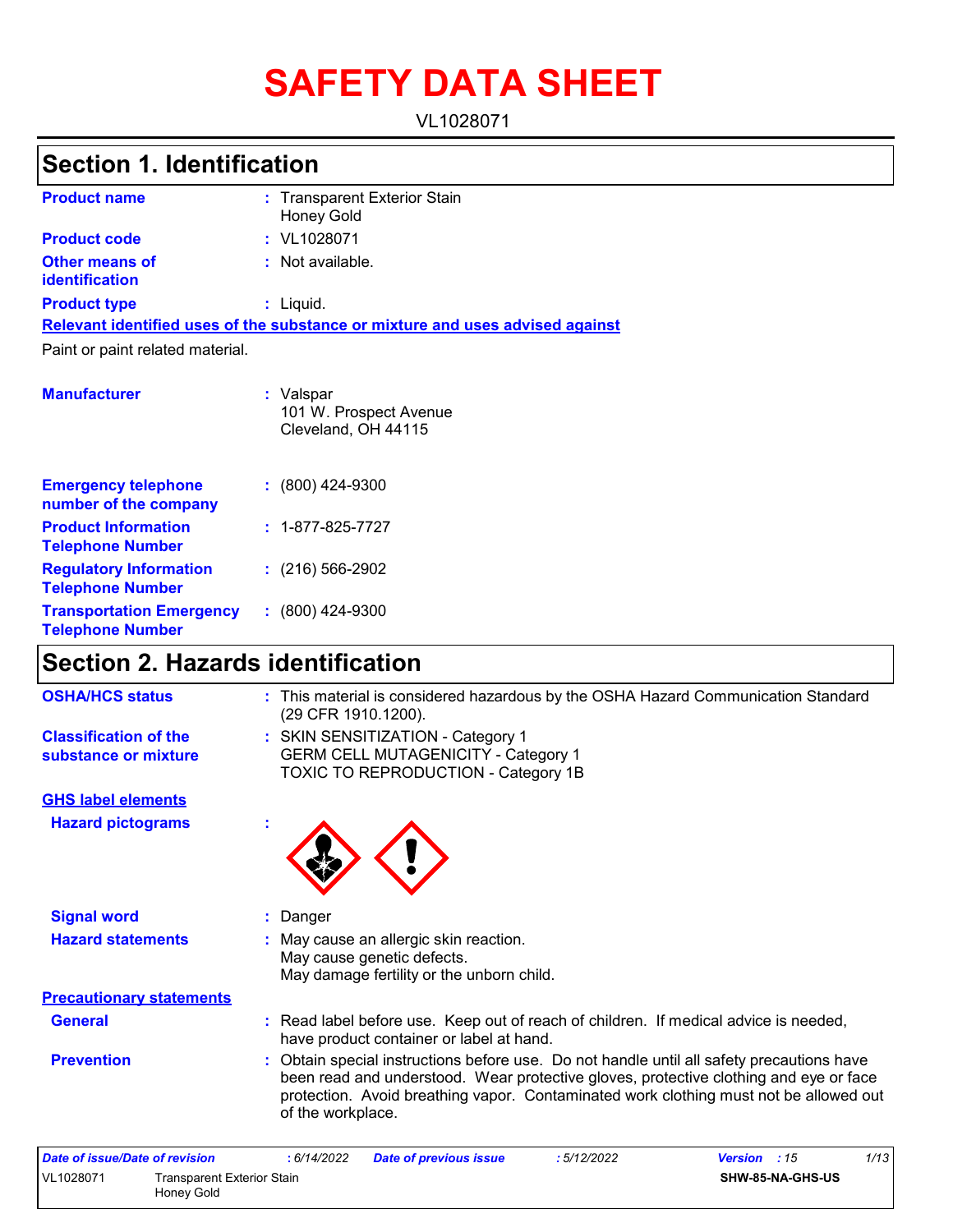## **Section 2. Hazards identification**

| <b>Response</b>                            | : IF exposed or concerned: Get medical advice or attention. Wash contaminated clothing<br>before reuse. IF ON SKIN: Wash with plenty of water. If skin irritation or rash occurs:<br>Get medical advice or attention. |
|--------------------------------------------|-----------------------------------------------------------------------------------------------------------------------------------------------------------------------------------------------------------------------|
| <b>Storage</b>                             | : Store locked up.                                                                                                                                                                                                    |
| <b>Disposal</b>                            | : Dispose of contents and container in accordance with all local, regional, national and<br>international regulations.                                                                                                |
| <b>Supplemental label</b><br>elements      | WARNING: This product contains chemicals known to the State of California to cause<br>cancer and birth defects or other reproductive harm.                                                                            |
|                                            | Please refer to the SDS for additional information. Keep out of reach of children. Do not<br>transfer contents to other containers for storage.                                                                       |
| <b>Hazards not otherwise</b><br>classified | : None known.                                                                                                                                                                                                         |

## **Section 3. Composition/information on ingredients**

| Substance/mixture     | : Mixture        |
|-----------------------|------------------|
| <b>Other means of</b> | : Not available. |
| <b>identification</b> |                  |

#### **CAS number/other identifiers**

| <b>Ingredient name</b>               | % by weight | <b>CAS number</b> |
|--------------------------------------|-------------|-------------------|
| Propylene Glycol                     | ∣≤3         | 57-55-6           |
| Heavy Paraffinic Oil                 | l≤0.3       | 64742-54-7        |
| Bis(pentamethyl-4-piperidyl)sebacate | l≤0.3       | 41556-26-7        |
| l Carbendazim                        | $≤0.3$      | 10605-21-7        |
| UV Light Absorber                    | ≤0.3        | 104810-48-2       |
| Benzotriazole Hydroxyphenyl Polymer  | ≤0.3        | 104810-47-1       |

Any concentration shown as a range is to protect confidentiality or is due to batch variation.

**There are no additional ingredients present which, within the current knowledge of the supplier and in the concentrations applicable, are classified and hence require reporting in this section.**

**Occupational exposure limits, if available, are listed in Section 8.**

### **Section 4. First aid measures**

#### **Description of necessary first aid measures**

| Eye contact         | : Immediately flush eyes with plenty of water, occasionally lifting the upper and lower<br>eyelids. Check for and remove any contact lenses. Continue to rinse for at least 10<br>minutes. Get medical attention.                                                                                                                                                                                                                                                                                                                         |
|---------------------|-------------------------------------------------------------------------------------------------------------------------------------------------------------------------------------------------------------------------------------------------------------------------------------------------------------------------------------------------------------------------------------------------------------------------------------------------------------------------------------------------------------------------------------------|
| <b>Inhalation</b>   | : Remove victim to fresh air and keep at rest in a position comfortable for breathing. If<br>not breathing, if breathing is irregular or if respiratory arrest occurs, provide artificial<br>respiration or oxygen by trained personnel. It may be dangerous to the person providing<br>aid to give mouth-to-mouth resuscitation. Get medical attention. If unconscious, place<br>in recovery position and get medical attention immediately. Maintain an open airway.<br>Loosen tight clothing such as a collar, tie, belt or waistband. |
| <b>Skin contact</b> | : Wash with plenty of soap and water. Remove contaminated clothing and shoes. Wash<br>contaminated clothing thoroughly with water before removing it, or wear gloves.<br>Continue to rinse for at least 10 minutes. Get medical attention. In the event of any<br>complaints or symptoms, avoid further exposure. Wash clothing before reuse. Clean<br>shoes thoroughly before reuse.                                                                                                                                                     |

| Date of issue/Date of revision |                            | . 6/14/2022 | Date of previous issue | 5/12/2022 | <b>Version</b> : 15 | 2/13 |
|--------------------------------|----------------------------|-------------|------------------------|-----------|---------------------|------|
| VL1028071                      | Transparent Exterior Stain |             |                        |           | SHW-85-NA-GHS-US    |      |
|                                | Honey Gold                 |             |                        |           |                     |      |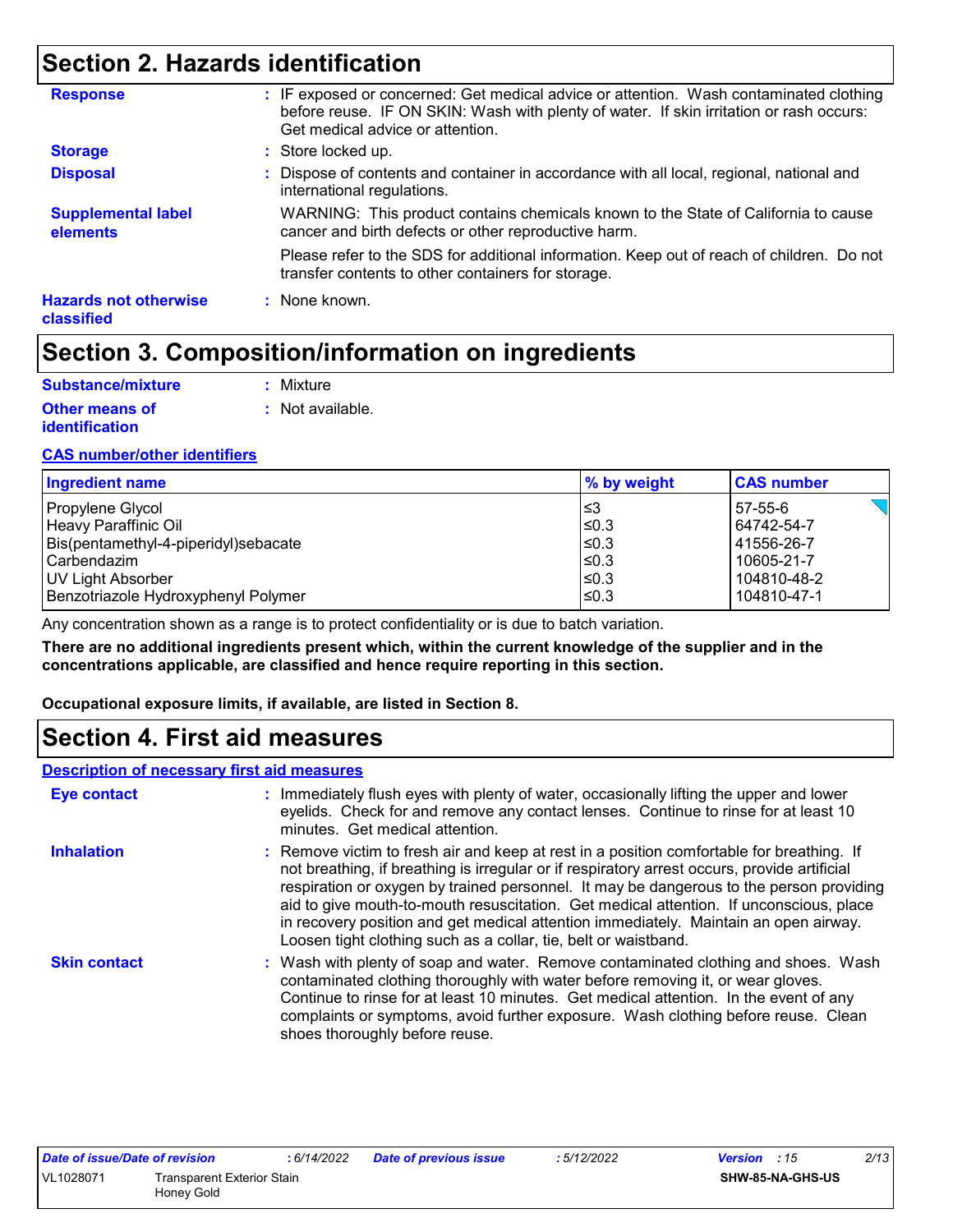## **Section 4. First aid measures**

| <b>Ingestion</b>                                   | : Wash out mouth with water. Remove dentures if any. If material has been swallowed<br>and the exposed person is conscious, give small quantities of water to drink. Stop if the<br>exposed person feels sick as vomiting may be dangerous. Do not induce vomiting<br>unless directed to do so by medical personnel. If vomiting occurs, the head should be<br>kept low so that vomit does not enter the lungs. Get medical attention. Never give<br>anything by mouth to an unconscious person. If unconscious, place in recovery position<br>and get medical attention immediately. Maintain an open airway. Loosen tight clothing<br>such as a collar, tie, belt or waistband. |
|----------------------------------------------------|-----------------------------------------------------------------------------------------------------------------------------------------------------------------------------------------------------------------------------------------------------------------------------------------------------------------------------------------------------------------------------------------------------------------------------------------------------------------------------------------------------------------------------------------------------------------------------------------------------------------------------------------------------------------------------------|
| Most important symptoms/effects, acute and delayed |                                                                                                                                                                                                                                                                                                                                                                                                                                                                                                                                                                                                                                                                                   |
| <b>Potential acute health effects</b>              |                                                                                                                                                                                                                                                                                                                                                                                                                                                                                                                                                                                                                                                                                   |
| <b>Eye contact</b>                                 | : No known significant effects or critical hazards.                                                                                                                                                                                                                                                                                                                                                                                                                                                                                                                                                                                                                               |
| <b>Inhalation</b>                                  | : No known significant effects or critical hazards.                                                                                                                                                                                                                                                                                                                                                                                                                                                                                                                                                                                                                               |
| <b>Skin contact</b>                                | May cause an allergic skin reaction.                                                                                                                                                                                                                                                                                                                                                                                                                                                                                                                                                                                                                                              |
| <b>Ingestion</b>                                   | : No known significant effects or critical hazards.                                                                                                                                                                                                                                                                                                                                                                                                                                                                                                                                                                                                                               |
| <b>Over-exposure signs/symptoms</b>                |                                                                                                                                                                                                                                                                                                                                                                                                                                                                                                                                                                                                                                                                                   |
| <b>Eye contact</b>                                 | : No specific data.                                                                                                                                                                                                                                                                                                                                                                                                                                                                                                                                                                                                                                                               |
| <b>Inhalation</b>                                  | : Adverse symptoms may include the following:<br>reduced fetal weight<br>increase in fetal deaths<br>skeletal malformations                                                                                                                                                                                                                                                                                                                                                                                                                                                                                                                                                       |
| <b>Skin contact</b>                                | : Adverse symptoms may include the following:<br>irritation<br>redness<br>reduced fetal weight<br>increase in fetal deaths<br>skeletal malformations                                                                                                                                                                                                                                                                                                                                                                                                                                                                                                                              |
| <b>Ingestion</b>                                   | : Adverse symptoms may include the following:<br>reduced fetal weight<br>increase in fetal deaths<br>skeletal malformations                                                                                                                                                                                                                                                                                                                                                                                                                                                                                                                                                       |
|                                                    | Indication of immediate medical attention and special treatment needed, if necessary                                                                                                                                                                                                                                                                                                                                                                                                                                                                                                                                                                                              |
| <b>Notes to physician</b>                          | : Treat symptomatically. Contact poison treatment specialist immediately if large<br>quantities have been ingested or inhaled.                                                                                                                                                                                                                                                                                                                                                                                                                                                                                                                                                    |
| <b>Specific treatments</b>                         | : No specific treatment.                                                                                                                                                                                                                                                                                                                                                                                                                                                                                                                                                                                                                                                          |
| <b>Protection of first-aiders</b>                  | : No action shall be taken involving any personal risk or without suitable training. If it is<br>suspected that fumes are still present, the rescuer should wear an appropriate mask or<br>self-contained breathing apparatus. It may be dangerous to the person providing aid to<br>give mouth-to-mouth resuscitation. Wash contaminated clothing thoroughly with water<br>before removing it, or wear gloves.                                                                                                                                                                                                                                                                   |
|                                                    |                                                                                                                                                                                                                                                                                                                                                                                                                                                                                                                                                                                                                                                                                   |

**See toxicological information (Section 11)**

## **Section 5. Fire-fighting measures**

| <u>Extinguishing media</u>             |                                                                 |
|----------------------------------------|-----------------------------------------------------------------|
| <b>Suitable extinguishing</b><br>media | : Use an extinguishing agent suitable for the surrounding fire. |
| Unsuitable extinguishing<br>media      | : None known.                                                   |

| Date of issue/Date of revision |                                          | : 6/14/2022 | Date of previous issue | : 5/12/2022             | <b>Version</b> : 15 | 3/13 |
|--------------------------------|------------------------------------------|-------------|------------------------|-------------------------|---------------------|------|
| VL1028071                      | Transparent Exterior Stain<br>Honey Gold |             |                        | <b>SHW-85-NA-GHS-US</b> |                     |      |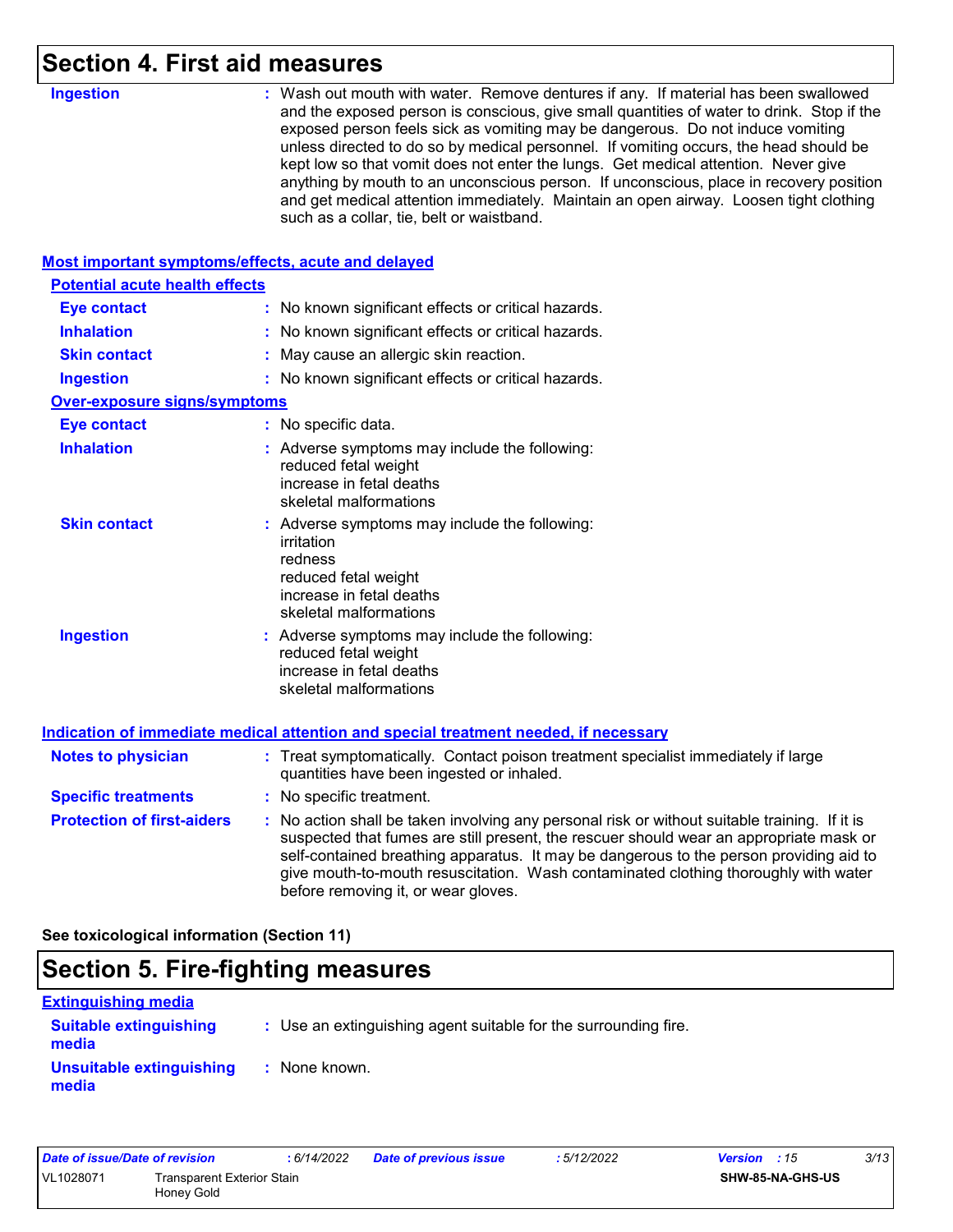## **Section 5. Fire-fighting measures**

| <b>Specific hazards arising</b><br>from the chemical     | : In a fire or if heated, a pressure increase will occur and the container may burst.                                                                                                               |
|----------------------------------------------------------|-----------------------------------------------------------------------------------------------------------------------------------------------------------------------------------------------------|
| <b>Hazardous thermal</b><br>decomposition products       | Decomposition products may include the following materials:<br>carbon dioxide<br>carbon monoxide                                                                                                    |
| <b>Special protective actions</b><br>for fire-fighters   | : Promptly isolate the scene by removing all persons from the vicinity of the incident if<br>there is a fire. No action shall be taken involving any personal risk or without suitable<br>training. |
| <b>Special protective</b><br>equipment for fire-fighters | : Fire-fighters should wear appropriate protective equipment and self-contained breathing<br>apparatus (SCBA) with a full face-piece operated in positive pressure mode.                            |

### **Section 6. Accidental release measures**

|                                  | <b>Personal precautions, protective equipment and emergency procedures</b>                                                                                                                                                                                                                                                                                                                                       |
|----------------------------------|------------------------------------------------------------------------------------------------------------------------------------------------------------------------------------------------------------------------------------------------------------------------------------------------------------------------------------------------------------------------------------------------------------------|
| For non-emergency<br>personnel   | : No action shall be taken involving any personal risk or without suitable training.<br>Evacuate surrounding areas. Keep unnecessary and unprotected personnel from<br>entering. Do not touch or walk through spilled material. Avoid breathing vapor or mist.<br>Provide adequate ventilation. Wear appropriate respirator when ventilation is<br>inadequate. Put on appropriate personal protective equipment. |
| For emergency responders         | If specialized clothing is required to deal with the spillage, take note of any information in<br>Section 8 on suitable and unsuitable materials. See also the information in "For non-<br>emergency personnel".                                                                                                                                                                                                 |
| <b>Environmental precautions</b> | : Avoid dispersal of spilled material and runoff and contact with soil, waterways, drains<br>and sewers. Inform the relevant authorities if the product has caused environmental<br>pollution (sewers, waterways, soil or air).                                                                                                                                                                                  |

#### **Methods and materials for containment and cleaning up**

| <b>Small spill</b> | : Stop leak if without risk. Move containers from spill area. Dilute with water and mop up<br>if water-soluble. Alternatively, or if water-insoluble, absorb with an inert dry material and<br>place in an appropriate waste disposal container. Dispose of via a licensed waste<br>disposal contractor.                                                                                                                                                                                                                                                                                                                                                                                                     |
|--------------------|--------------------------------------------------------------------------------------------------------------------------------------------------------------------------------------------------------------------------------------------------------------------------------------------------------------------------------------------------------------------------------------------------------------------------------------------------------------------------------------------------------------------------------------------------------------------------------------------------------------------------------------------------------------------------------------------------------------|
| <b>Large spill</b> | : Stop leak if without risk. Move containers from spill area. Approach release from<br>upwind. Prevent entry into sewers, water courses, basements or confined areas. Wash<br>spillages into an effluent treatment plant or proceed as follows. Contain and collect<br>spillage with non-combustible, absorbent material e.g. sand, earth, vermiculite or<br>diatomaceous earth and place in container for disposal according to local regulations<br>(see Section 13). Dispose of via a licensed waste disposal contractor. Contaminated<br>absorbent material may pose the same hazard as the spilled product. Note: see<br>Section 1 for emergency contact information and Section 13 for waste disposal. |

## **Section 7. Handling and storage**

#### **Precautions for safe handling**

**Protective measures :** Put on appropriate personal protective equipment (see Section 8). Persons with a history of skin sensitization problems should not be employed in any process in which this product is used. Avoid exposure - obtain special instructions before use. Avoid exposure during pregnancy. Do not handle until all safety precautions have been read and understood. Do not get in eyes or on skin or clothing. Do not ingest. Avoid breathing vapor or mist. If during normal use the material presents a respiratory hazard, use only with adequate ventilation or wear appropriate respirator. Keep in the original container or an approved alternative made from a compatible material, kept tightly closed when not in use. Empty containers retain product residue and can be hazardous. Do not reuse container.

| Date of issue/Date of revision |                                          | : 6/14/2022 | <b>Date of previous issue</b> | : 5/12/2022 | <b>Version</b> : 15 |                  | 4/13 |
|--------------------------------|------------------------------------------|-------------|-------------------------------|-------------|---------------------|------------------|------|
| VL1028071                      | Transparent Exterior Stain<br>Honey Gold |             |                               |             |                     | SHW-85-NA-GHS-US |      |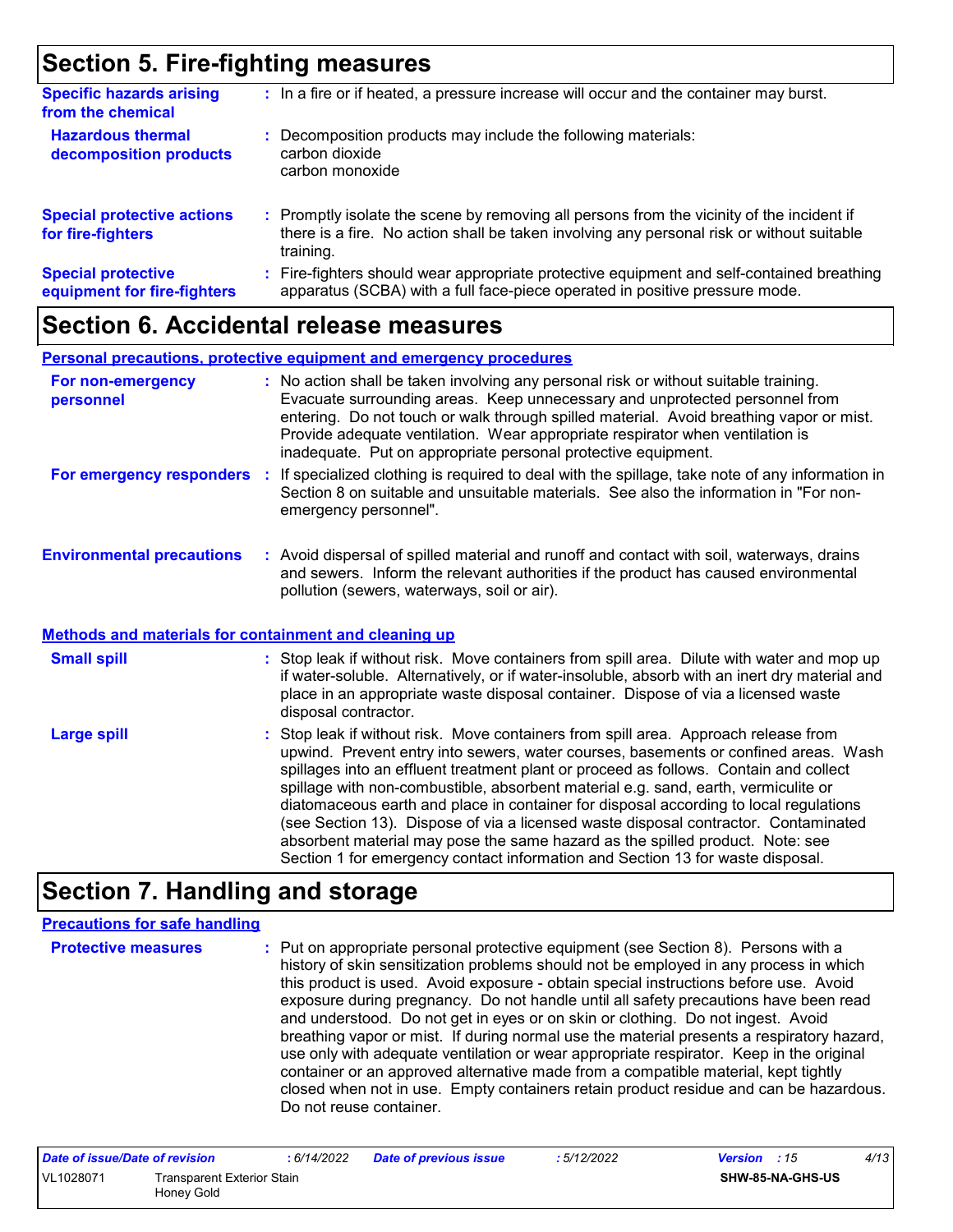## **Section 7. Handling and storage**

| <b>Advice on general</b><br>occupational hygiene                                 | : Eating, drinking and smoking should be prohibited in areas where this material is<br>handled, stored and processed. Workers should wash hands and face before eating,<br>drinking and smoking. Remove contaminated clothing and protective equipment before<br>entering eating areas. See also Section 8 for additional information on hygiene<br>measures.                                                                                                                                                                                                                                       |
|----------------------------------------------------------------------------------|-----------------------------------------------------------------------------------------------------------------------------------------------------------------------------------------------------------------------------------------------------------------------------------------------------------------------------------------------------------------------------------------------------------------------------------------------------------------------------------------------------------------------------------------------------------------------------------------------------|
| <b>Conditions for safe storage,</b><br>including any<br><b>incompatibilities</b> | : Store in accordance with local regulations. Store in original container protected from<br>direct sunlight in a dry, cool and well-ventilated area, away from incompatible materials<br>(see Section 10) and food and drink. Store locked up. Keep container tightly closed<br>and sealed until ready for use. Containers that have been opened must be carefully<br>resealed and kept upright to prevent leakage. Do not store in unlabeled containers.<br>Use appropriate containment to avoid environmental contamination. See Section 10 for<br>incompatible materials before handling or use. |

## **Section 8. Exposure controls/personal protection**

#### **Control parameters**

#### **Occupational exposure limits (OSHA United States)**

| <b>Ingredient name</b>                                                                                          | CAS#                                                   | <b>Exposure limits</b>                                                                                                                                                                                                                                                                                           |
|-----------------------------------------------------------------------------------------------------------------|--------------------------------------------------------|------------------------------------------------------------------------------------------------------------------------------------------------------------------------------------------------------------------------------------------------------------------------------------------------------------------|
| Propylene Glycol                                                                                                | 57-55-6                                                | OARS WEEL (United States, 1/2021).<br>TWA: 10 mg/m <sup>3</sup> 8 hours.                                                                                                                                                                                                                                         |
| Heavy Paraffinic Oil                                                                                            | 64742-54-7                                             | ACGIH TLV (United States, 1/2021).<br>TWA: 5 mg/m <sup>3</sup> 8 hours. Form: Inhalable<br>fraction<br>OSHA PEL (United States, 5/2018).<br>TWA: 5 $mg/m3$ 8 hours.<br>NIOSH REL (United States, 10/2020).<br>TWA: 5 mg/m <sup>3</sup> 10 hours. Form: Mist<br>STEL: 10 mg/m <sup>3</sup> 15 minutes. Form: Mist |
| Bis(pentamethyl-4-piperidyl)sebacate<br>Carbendazim<br>UV Light Absorber<br>Benzotriazole Hydroxyphenyl Polymer | 41556-26-7<br>10605-21-7<br>104810-48-2<br>104810-47-1 | None.<br>None.<br>None.<br>None.                                                                                                                                                                                                                                                                                 |

#### **Occupational exposure limits (Canada)**

| <b>Ingredient name</b> | CAS#      | <b>Exposure limits</b>                                                                                                                                                                                                                                                                                                                                                                                                                                                                                                                                                                                                                                             |
|------------------------|-----------|--------------------------------------------------------------------------------------------------------------------------------------------------------------------------------------------------------------------------------------------------------------------------------------------------------------------------------------------------------------------------------------------------------------------------------------------------------------------------------------------------------------------------------------------------------------------------------------------------------------------------------------------------------------------|
| Kaolin                 | 1332-58-7 | CA Alberta Provincial (Canada, 6/2018).<br>8 hrs OEL: 2 mg/m <sup>3</sup> 8 hours. Form:<br>Respirable<br><b>CA British Columbia Provincial (Canada,</b><br>$6/2021$ ).<br>TWA: 2 mg/m <sup>3</sup> 8 hours. Form: Respirable<br>CA Quebec Provincial (Canada, 6/2021).<br>TWAEV: 2 mg/m <sup>3</sup> 8 hours. Form: Respirable<br>dust.<br>CA Ontario Provincial (Canada, 6/2019).<br>TWA: 2 mg/m <sup>3</sup> 8 hours. Form: Respirable<br>particulate matter.<br><b>CA Saskatchewan Provincial (Canada,</b><br>7/2013).<br>STEL: 4 mg/m <sup>3</sup> 15 minutes. Form: respirable<br>fraction<br>TWA: 2 mg/m <sup>3</sup> 8 hours. Form: respirable<br>fraction |

#### **Occupational exposure limits (Mexico)**

| Date of issue/Date of revision |                                          | : 6/14/2022 | <b>Date of previous issue</b> | : 5/12/2022 | <b>Version</b> : 15     | 5/13 |
|--------------------------------|------------------------------------------|-------------|-------------------------------|-------------|-------------------------|------|
| VL1028071                      | Transparent Exterior Stain<br>Honey Gold |             |                               |             | <b>SHW-85-NA-GHS-US</b> |      |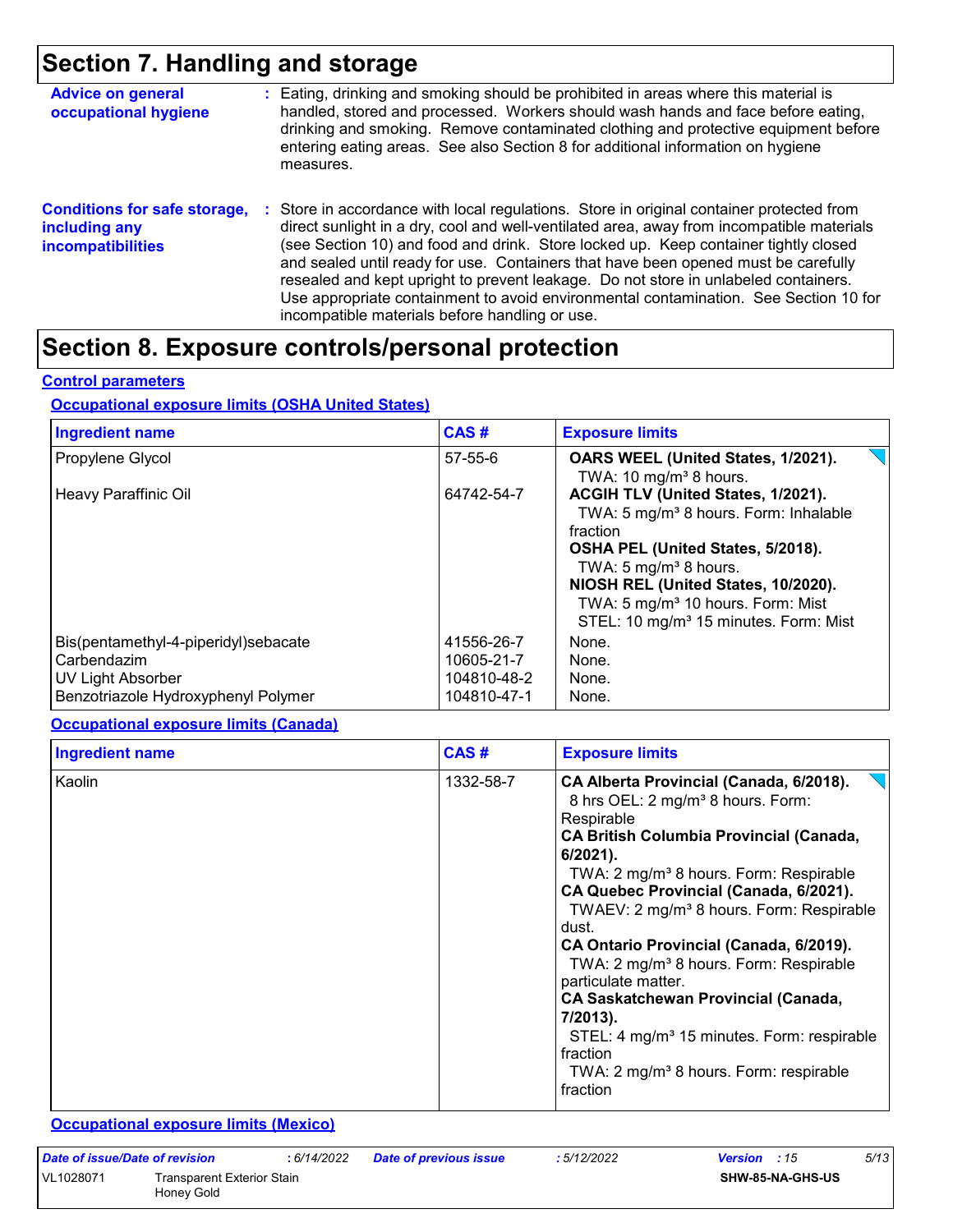### **Section 8. Exposure controls/personal protection**

|                                                   |    |                                                                                                                                                                                                                                                                                                                                                                  | CAS#                                                                                                                                                                                                                                                                                                                          | <b>Exposure limits</b>                                                                                                                                                                                                                                                                                                                                                                                                                                                                                                                                |  |  |  |
|---------------------------------------------------|----|------------------------------------------------------------------------------------------------------------------------------------------------------------------------------------------------------------------------------------------------------------------------------------------------------------------------------------------------------------------|-------------------------------------------------------------------------------------------------------------------------------------------------------------------------------------------------------------------------------------------------------------------------------------------------------------------------------|-------------------------------------------------------------------------------------------------------------------------------------------------------------------------------------------------------------------------------------------------------------------------------------------------------------------------------------------------------------------------------------------------------------------------------------------------------------------------------------------------------------------------------------------------------|--|--|--|
| None.                                             |    |                                                                                                                                                                                                                                                                                                                                                                  |                                                                                                                                                                                                                                                                                                                               |                                                                                                                                                                                                                                                                                                                                                                                                                                                                                                                                                       |  |  |  |
| <b>Appropriate engineering</b><br><b>controls</b> |    |                                                                                                                                                                                                                                                                                                                                                                  |                                                                                                                                                                                                                                                                                                                               | : If user operations generate dust, fumes, gas, vapor or mist, use process enclosures,<br>local exhaust ventilation or other engineering controls to keep worker exposure to<br>airborne contaminants below any recommended or statutory limits.                                                                                                                                                                                                                                                                                                      |  |  |  |
| <b>Environmental exposure</b><br>controls         | t. |                                                                                                                                                                                                                                                                                                                                                                  | Emissions from ventilation or work process equipment should be checked to ensure<br>they comply with the requirements of environmental protection legislation. In some<br>cases, fume scrubbers, filters or engineering modifications to the process equipment<br>will be necessary to reduce emissions to acceptable levels. |                                                                                                                                                                                                                                                                                                                                                                                                                                                                                                                                                       |  |  |  |
| <b>Individual protection measures</b>             |    |                                                                                                                                                                                                                                                                                                                                                                  |                                                                                                                                                                                                                                                                                                                               |                                                                                                                                                                                                                                                                                                                                                                                                                                                                                                                                                       |  |  |  |
| <b>Hygiene measures</b>                           |    | showers are close to the workstation location.                                                                                                                                                                                                                                                                                                                   |                                                                                                                                                                                                                                                                                                                               | : Wash hands, forearms and face thoroughly after handling chemical products, before<br>eating, smoking and using the lavatory and at the end of the working period.<br>Appropriate techniques should be used to remove potentially contaminated clothing.<br>Contaminated work clothing should not be allowed out of the workplace. Wash<br>contaminated clothing before reusing. Ensure that eyewash stations and safety                                                                                                                             |  |  |  |
| <b>Eye/face protection</b>                        |    | Safety eyewear complying with an approved standard should be used when a risk<br>assessment indicates this is necessary to avoid exposure to liquid splashes, mists,<br>gases or dusts. If contact is possible, the following protection should be worn, unless<br>the assessment indicates a higher degree of protection: safety glasses with side-<br>shields. |                                                                                                                                                                                                                                                                                                                               |                                                                                                                                                                                                                                                                                                                                                                                                                                                                                                                                                       |  |  |  |
| <b>Skin protection</b>                            |    |                                                                                                                                                                                                                                                                                                                                                                  |                                                                                                                                                                                                                                                                                                                               |                                                                                                                                                                                                                                                                                                                                                                                                                                                                                                                                                       |  |  |  |
| <b>Hand protection</b>                            |    | protection time of the gloves cannot be accurately estimated.                                                                                                                                                                                                                                                                                                    |                                                                                                                                                                                                                                                                                                                               | : Chemical-resistant, impervious gloves complying with an approved standard should be<br>worn at all times when handling chemical products if a risk assessment indicates this is<br>necessary. Considering the parameters specified by the glove manufacturer, check<br>during use that the gloves are still retaining their protective properties. It should be<br>noted that the time to breakthrough for any glove material may be different for different<br>glove manufacturers. In the case of mixtures, consisting of several substances, the |  |  |  |
| <b>Body protection</b>                            |    | Personal protective equipment for the body should be selected based on the task being<br>performed and the risks involved and should be approved by a specialist before<br>handling this product.                                                                                                                                                                |                                                                                                                                                                                                                                                                                                                               |                                                                                                                                                                                                                                                                                                                                                                                                                                                                                                                                                       |  |  |  |
| <b>Other skin protection</b>                      |    | specialist before handling this product.                                                                                                                                                                                                                                                                                                                         |                                                                                                                                                                                                                                                                                                                               | : Appropriate footwear and any additional skin protection measures should be selected<br>based on the task being performed and the risks involved and should be approved by a                                                                                                                                                                                                                                                                                                                                                                         |  |  |  |
| <b>Respiratory protection</b>                     |    | aspects of use.                                                                                                                                                                                                                                                                                                                                                  |                                                                                                                                                                                                                                                                                                                               | Based on the hazard and potential for exposure, select a respirator that meets the<br>appropriate standard or certification. Respirators must be used according to a<br>respiratory protection program to ensure proper fitting, training, and other important                                                                                                                                                                                                                                                                                        |  |  |  |

## **Section 9. Physical and chemical properties**

The conditions of measurement of all properties are at standard temperature and pressure unless otherwise indicated.

| <b>Appearance</b>                                    |                             |
|------------------------------------------------------|-----------------------------|
| <b>Physical state</b>                                | $:$ Liquid.                 |
| <b>Color</b>                                         | $\therefore$ Not available. |
| Odor                                                 | $\therefore$ Not available. |
| <b>Odor threshold</b>                                | : Not available.            |
| рH                                                   | :8.9                        |
| <b>Melting point/freezing point : Not available.</b> |                             |

| Date of issue/Date of revision |                                          | : 6/14/2022 | <b>Date of previous issue</b> | : 5/12/2022 | <b>Version</b> : 15     | 6/13 |
|--------------------------------|------------------------------------------|-------------|-------------------------------|-------------|-------------------------|------|
| VL1028071                      | Transparent Exterior Stain<br>Honey Gold |             |                               |             | <b>SHW-85-NA-GHS-US</b> |      |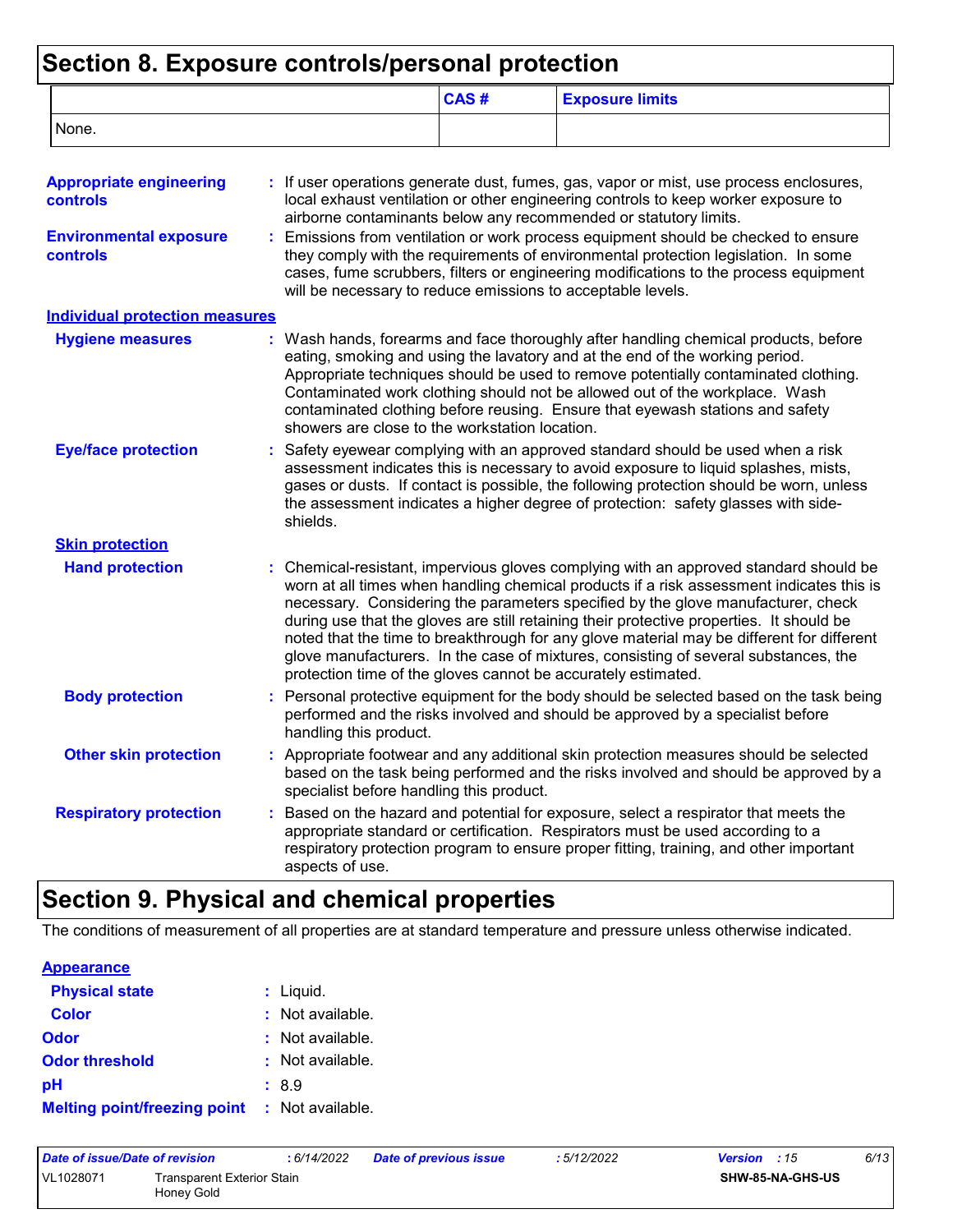## **Section 9. Physical and chemical properties**

| <b>Boiling point, initial boiling</b><br>point, and boiling range | : $100^{\circ}$ C (212 $^{\circ}$ F)                           |
|-------------------------------------------------------------------|----------------------------------------------------------------|
| <b>Flash point</b>                                                | : Closed cup: Not applicable.                                  |
| <b>Evaporation rate</b>                                           | $\therefore$ 0.09 (butyl acetate = 1)                          |
| <b>Flammability</b>                                               | : Not available.                                               |
| Lower and upper explosion<br>limit/flammability limit             | : Lower: $2.6\%$<br>Upper: 12.5%                               |
| <b>Vapor pressure</b>                                             | : $2.3$ kPa (17.5 mm Hg)                                       |
| <b>Relative vapor density</b>                                     | : 1 [Air = 1]                                                  |
| <b>Relative density</b>                                           | : 1.08                                                         |
| <b>Solubility</b>                                                 | : Not available.                                               |
| <b>Partition coefficient: n-</b><br>octanol/water                 | : Not applicable.                                              |
| <b>Auto-ignition temperature</b>                                  | : Not available.                                               |
| <b>Decomposition temperature</b>                                  | $:$ Not available.                                             |
| <b>Viscosity</b>                                                  | Kinematic (40°C (104°F)): >20.5 mm <sup>2</sup> /s (>20.5 cSt) |
| <b>Molecular weight</b>                                           | Not applicable.                                                |
| <b>Aerosol product</b>                                            |                                                                |
| <b>Heat of combustion</b>                                         | $: 1.614$ kJ/g                                                 |

## **Section 10. Stability and reactivity**

| <b>Reactivity</b>                            | : No specific test data related to reactivity available for this product or its ingredients.              |
|----------------------------------------------|-----------------------------------------------------------------------------------------------------------|
| <b>Chemical stability</b>                    | : The product is stable.                                                                                  |
| <b>Possibility of hazardous</b><br>reactions | : Under normal conditions of storage and use, hazardous reactions will not occur.                         |
| <b>Conditions to avoid</b>                   | : No specific data.                                                                                       |
| <b>Incompatible materials</b>                | : No specific data.                                                                                       |
| <b>Hazardous decomposition</b><br>products   | : Under normal conditions of storage and use, hazardous decomposition products should<br>not be produced. |

## **Section 11. Toxicological information**

#### **Information on toxicological effects**

**Acute toxicity**

| <b>Product/ingredient name</b> | <b>Result</b> | <b>Species</b> | <b>Dose</b> | <b>Exposure</b> |
|--------------------------------|---------------|----------------|-------------|-----------------|
| Propylene Glycol               | LD50 Dermal   | Rabbit         | 20800 mg/kg |                 |
|                                | LD50 Oral     | Rat            | $20$ g/kg   |                 |
| l Carbendazim                  | ILD50 Dermal  | Rabbit         | 8500 mg/kg  |                 |
|                                | ILD50 Dermal  | Rat            | 2 g/kg      |                 |
|                                | ILD50 Oral    | Rat            | >5050 mg/kg |                 |

#### **Irritation/Corrosion**

| Date of issue/Date of revision |                                                 | :6/14/2022 |
|--------------------------------|-------------------------------------------------|------------|
| VL1028071                      | <b>Transparent Exterior Stain</b><br>Honey Gold |            |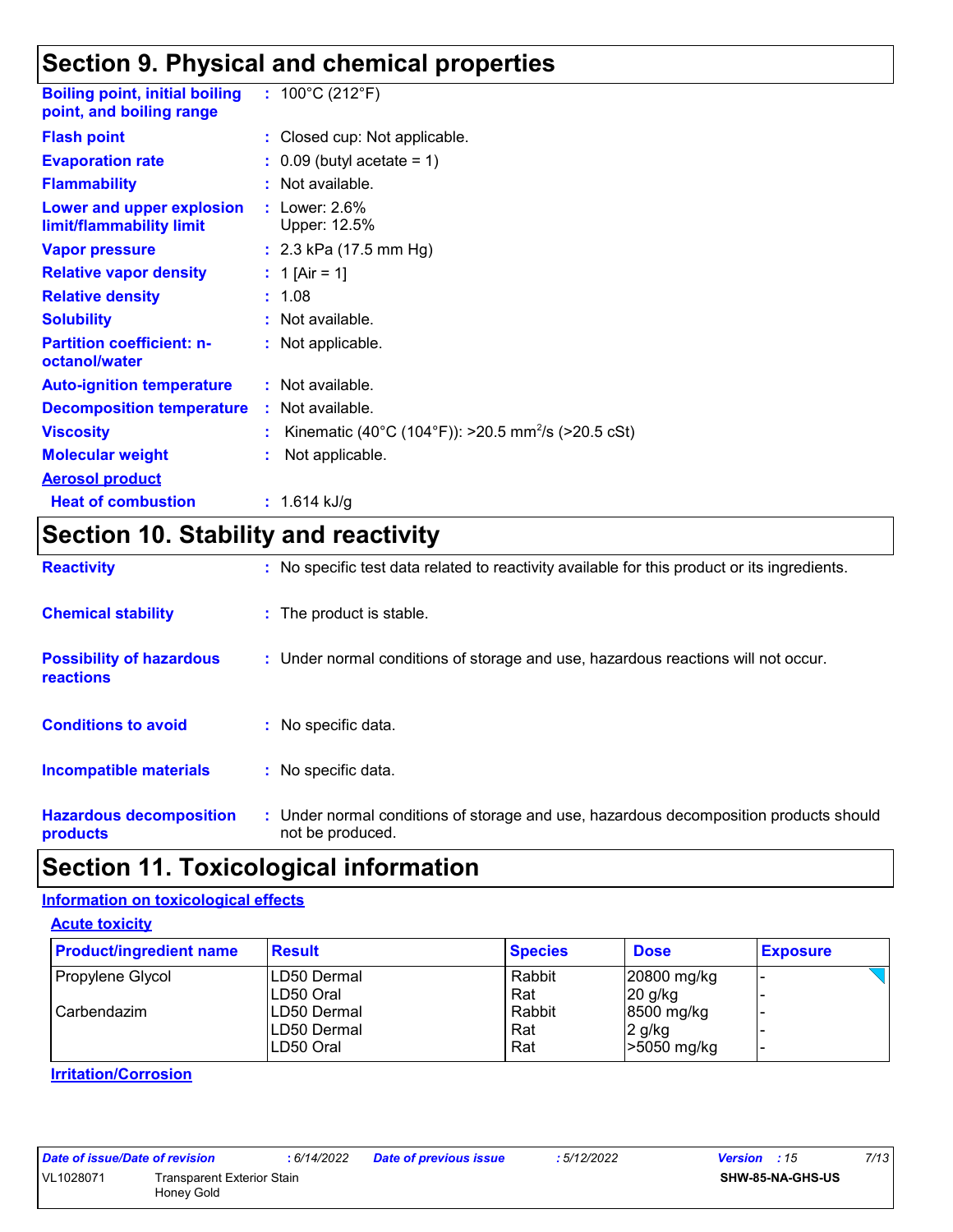## **Section 11. Toxicological information**

| <b>Product/ingredient name</b> | <b>Result</b>            | <b>Species</b> | <b>Score</b> | <b>Exposure</b>  | <b>Observation</b> |
|--------------------------------|--------------------------|----------------|--------------|------------------|--------------------|
| Propylene Glycol               | Eyes - Mild irritant     | Rabbit         |              | 24 hours 500     |                    |
|                                |                          |                |              | mg               |                    |
|                                | Eyes - Mild irritant     | Rabbit         |              | $100 \text{ mg}$ | $\overline{a}$     |
|                                | Skin - Moderate irritant | Child          |              | 96 hours 30      | ٠                  |
|                                |                          |                |              | % C              |                    |
|                                | Skin - Mild irritant     | Human          |              | 168 hours        | ٠                  |
|                                |                          |                |              | 500 mg           |                    |
|                                | Skin - Moderate irritant | Human          |              | 72 hours 104     |                    |
|                                |                          |                |              | mg I             |                    |
|                                | Skin - Mild irritant     | Woman          |              | 96 hours 30      | ٠                  |
|                                |                          |                |              | %                |                    |

#### **Sensitization**

Not available.

#### **Mutagenicity**

Not available.

#### **Carcinogenicity**

Not available.

#### **Reproductive toxicity**

Not available.

#### **Teratogenicity**

Not available.

#### **Specific target organ toxicity (single exposure)**

Not available.

#### **Specific target organ toxicity (repeated exposure)**

Not available.

#### **Aspiration hazard**

| <b>Name</b>          | <b>Result</b>                |
|----------------------|------------------------------|
| Heavy Paraffinic Oil | ASPIRATION HAZARD - Category |

#### **Information on the likely routes of exposure :** Not available. **Potential acute health effects**

| <b>Eye contact</b>  | : No known significant effects or critical hazards. |
|---------------------|-----------------------------------------------------|
| <b>Inhalation</b>   | : No known significant effects or critical hazards. |
| <b>Skin contact</b> | : May cause an allergic skin reaction.              |
| <b>Ingestion</b>    | : No known significant effects or critical hazards. |

|                    | <u>Symptoms related to the physical, chemical and toxicological characteristics</u>                                         |
|--------------------|-----------------------------------------------------------------------------------------------------------------------------|
| <b>Eye contact</b> | : No specific data.                                                                                                         |
| <b>Inhalation</b>  | : Adverse symptoms may include the following:<br>reduced fetal weight<br>increase in fetal deaths<br>skeletal malformations |

| Date of issue/Date of revision |                                   | : 6/14/2022 | <b>Date of previous issue</b> | :5/12/2022 | <b>Version</b> : 15     | 8/13 |
|--------------------------------|-----------------------------------|-------------|-------------------------------|------------|-------------------------|------|
| VL1028071                      | <b>Transparent Exterior Stain</b> |             |                               |            | <b>SHW-85-NA-GHS-US</b> |      |
|                                | Honey Gold                        |             |                               |            |                         |      |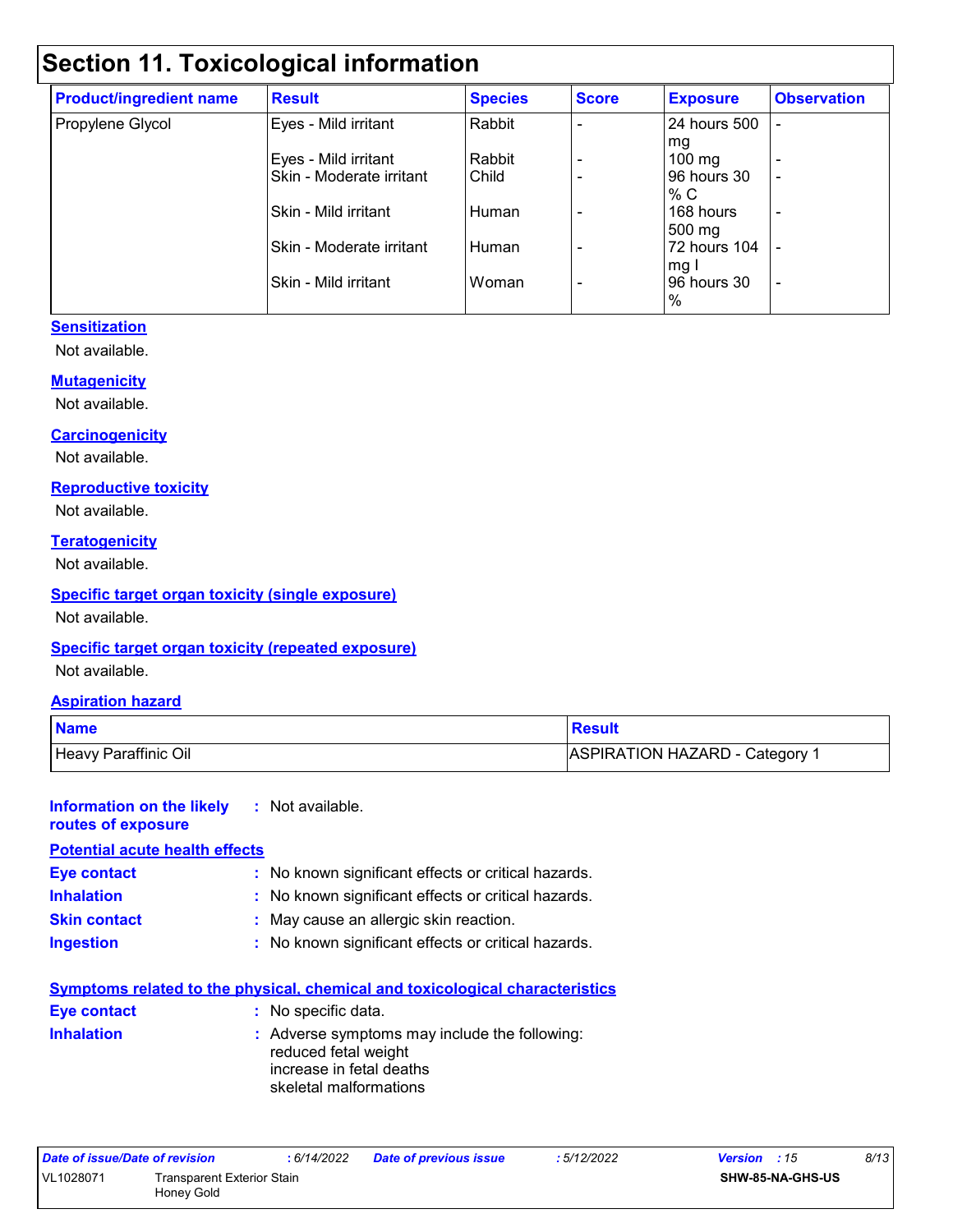## **Section 11. Toxicological information**

| <b>Skin contact</b><br><b>Ingestion</b> | : Adverse symptoms may include the following:<br>irritation<br>redness<br>reduced fetal weight<br>increase in fetal deaths<br>skeletal malformations<br>: Adverse symptoms may include the following:<br>reduced fetal weight<br>increase in fetal deaths<br>skeletal malformations |
|-----------------------------------------|-------------------------------------------------------------------------------------------------------------------------------------------------------------------------------------------------------------------------------------------------------------------------------------|
|                                         | Delayed and immediate effects and also chronic effects from short and long term exposure                                                                                                                                                                                            |
| <b>Short term exposure</b>              |                                                                                                                                                                                                                                                                                     |
| <b>Potential immediate</b><br>effects   | : Not available.                                                                                                                                                                                                                                                                    |
| <b>Potential delayed effects</b>        | : Not available.                                                                                                                                                                                                                                                                    |
| <b>Long term exposure</b>               |                                                                                                                                                                                                                                                                                     |
| <b>Potential immediate</b><br>effects   | : Not available.                                                                                                                                                                                                                                                                    |
| <b>Potential delayed effects</b>        | : Not available.                                                                                                                                                                                                                                                                    |
| <b>Potential chronic health effects</b> |                                                                                                                                                                                                                                                                                     |
| Not available.                          |                                                                                                                                                                                                                                                                                     |
| <b>General</b>                          | : Once sensitized, a severe allergic reaction may occur when subsequently exposed to<br>very low levels.                                                                                                                                                                            |
| <b>Carcinogenicity</b>                  | : No known significant effects or critical hazards.                                                                                                                                                                                                                                 |
| <b>Mutagenicity</b>                     | : May cause genetic defects.                                                                                                                                                                                                                                                        |
| <b>Teratogenicity</b>                   | : May damage the unborn child.                                                                                                                                                                                                                                                      |
| <b>Developmental effects</b>            | : No known significant effects or critical hazards.                                                                                                                                                                                                                                 |
| <b>Fertility effects</b>                | : May damage fertility.                                                                                                                                                                                                                                                             |
|                                         |                                                                                                                                                                                                                                                                                     |

#### **Numerical measures of toxicity** Not available. **Acute toxicity estimates**

**Section 12. Ecological information**

| <b>Product/ingredient name</b>                               | <b>Result</b>                                                          | <b>Species</b>                                                                 | <b>Exposure</b>      |
|--------------------------------------------------------------|------------------------------------------------------------------------|--------------------------------------------------------------------------------|----------------------|
| Propylene Glycol                                             | Acute EC50 >110 ppm Fresh water<br>Acute LC50 1020000 µg/l Fresh water | Daphnia - Daphnia magna<br>Crustaceans - Ceriodaphnia<br>dubia                 | 48 hours<br>48 hours |
|                                                              | Acute LC50 710000 µg/l Fresh water                                     | Fish - Pimephales promelas                                                     | 96 hours             |
| Carbendazim                                                  | Acute EC50 19.0562 mg/l Fresh water                                    | Algae - Scenedesmus acutus var.<br>acutus                                      | 96 hours             |
|                                                              | Acute EC50 20 µg/l Fresh water                                         | Daphnia - Daphnia magna                                                        | 48 hours             |
|                                                              | Acute LC50 77 µg/l Fresh water                                         | Crustaceans - Gammarus pulex -<br>Juvenile (Fledgling, Hatchling,<br>Weanling) | 48 hours             |
|                                                              | Acute LC50 7 µg/l Fresh water                                          | Fish - Ictalurus punctatus - Yolk-                                             | 96 hours             |
| Date of issue/Date of revision                               | : 6/14/2022<br><b>Date of previous issue</b>                           | :5/12/2022<br>Version : 15                                                     | 9/13                 |
| VL1028071<br><b>Transparent Exterior Stain</b><br>Honey Gold |                                                                        | SHW-85-NA-GHS-US                                                               |                      |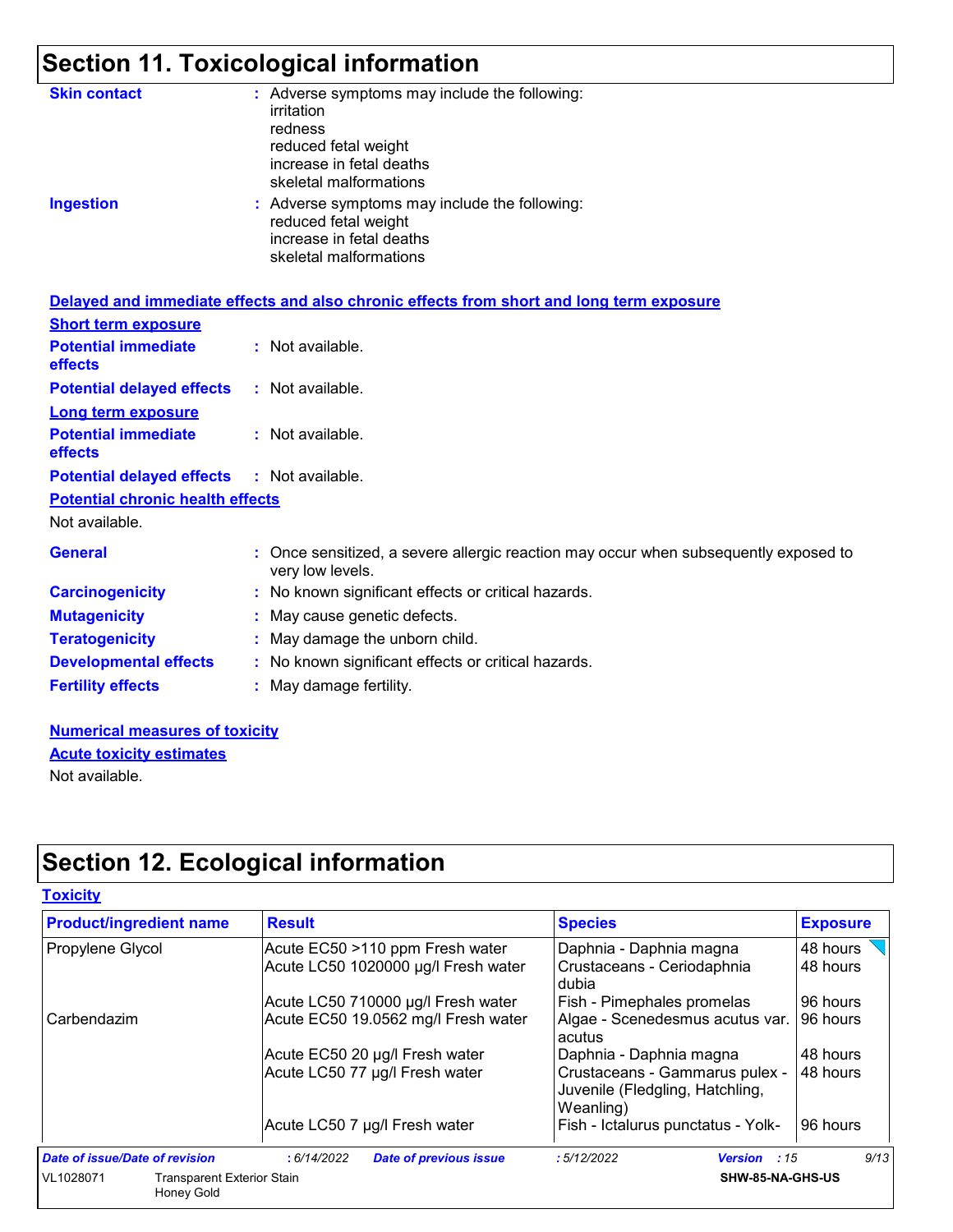## **Section 12. Ecological information**

| Chronic EC10 10 µg/l Fresh water | l sac frv<br>Crustaceans - Gammarus pulex - 21 days<br>Adult |          |
|----------------------------------|--------------------------------------------------------------|----------|
| Chronic NOEC 3.1 ppb Fresh water | Daphnia - Daphnia magna                                      | I21 davs |

#### **Persistence and degradability**

| <b>Product/ingredient name</b> | <b>Aquatic half-life</b> | <b>Photolysis</b> | Biodegradability |
|--------------------------------|--------------------------|-------------------|------------------|
| Propylene Glycol               |                          |                   | Readily          |

#### **Bioaccumulative potential**

| <b>Product/ingredient name</b> | $\blacksquare$ Log $\mathsf{P}_\mathsf{ow}$ | <b>BCF</b> | <b>Potential</b> |
|--------------------------------|---------------------------------------------|------------|------------------|
| Carbendazim                    |                                             | 2.51       | low              |

#### **Mobility in soil**

| <b>Soil/water partition</b> | : Not available. |
|-----------------------------|------------------|
| <b>coefficient (Koc)</b>    |                  |

**Other adverse effects** : No known significant effects or critical hazards.

### **Section 13. Disposal considerations**

**Disposal methods :**

The generation of waste should be avoided or minimized wherever possible. Disposal of this product, solutions and any by-products should at all times comply with the requirements of environmental protection and waste disposal legislation and any regional local authority requirements. Dispose of surplus and non-recyclable products via a licensed waste disposal contractor. Waste should not be disposed of untreated to the sewer unless fully compliant with the requirements of all authorities with jurisdiction. Waste packaging should be recycled. Incineration or landfill should only be considered when recycling is not feasible. This material and its container must be disposed of in a safe way. Care should be taken when handling emptied containers that have not been cleaned or rinsed out. Empty containers or liners may retain some product residues. Avoid dispersal of spilled material and runoff and contact with soil, waterways, drains and sewers.

## **Section 14. Transport information**

|                                       | <b>DOT</b><br><b>Classification</b>                    | <b>TDG</b><br><b>Classification</b> | <b>Mexico</b><br><b>Classification</b> | <b>IATA</b>                                                                                            | <b>IMDG</b>                                                                                                                                             |
|---------------------------------------|--------------------------------------------------------|-------------------------------------|----------------------------------------|--------------------------------------------------------------------------------------------------------|---------------------------------------------------------------------------------------------------------------------------------------------------------|
| <b>UN number</b>                      | Not regulated.                                         | Not regulated.                      | Not regulated.                         | <b>UN3082</b>                                                                                          | <b>UN3082</b>                                                                                                                                           |
| <b>UN proper</b><br>shipping name     |                                                        |                                     |                                        | <b>ENVIRONMENTALLY</b><br><b>HAZARDOUS</b><br>SUBSTANCE,<br>LIQUID, N.O.S.<br>(Carbendazim,<br>Diuron) | <b>ENVIRONMENTALLY</b><br><b>HAZARDOUS</b><br>SUBSTANCE,<br>LIQUID, N.O.S.<br>(Carbendazim,<br>Diuron). Marine<br>pollutant<br>(Carbendazim,<br>Diuron) |
| <b>Date of issue/Date of revision</b> | : 6/14/2022                                            | <b>Date of previous issue</b>       | :5/12/2022                             | <b>Version</b>                                                                                         | 10/13<br>:15                                                                                                                                            |
| VL1028071                             | <b>Transparent Exterior Stain</b><br><b>Honey Gold</b> |                                     |                                        |                                                                                                        | SHW-85-NA-GHS-US                                                                                                                                        |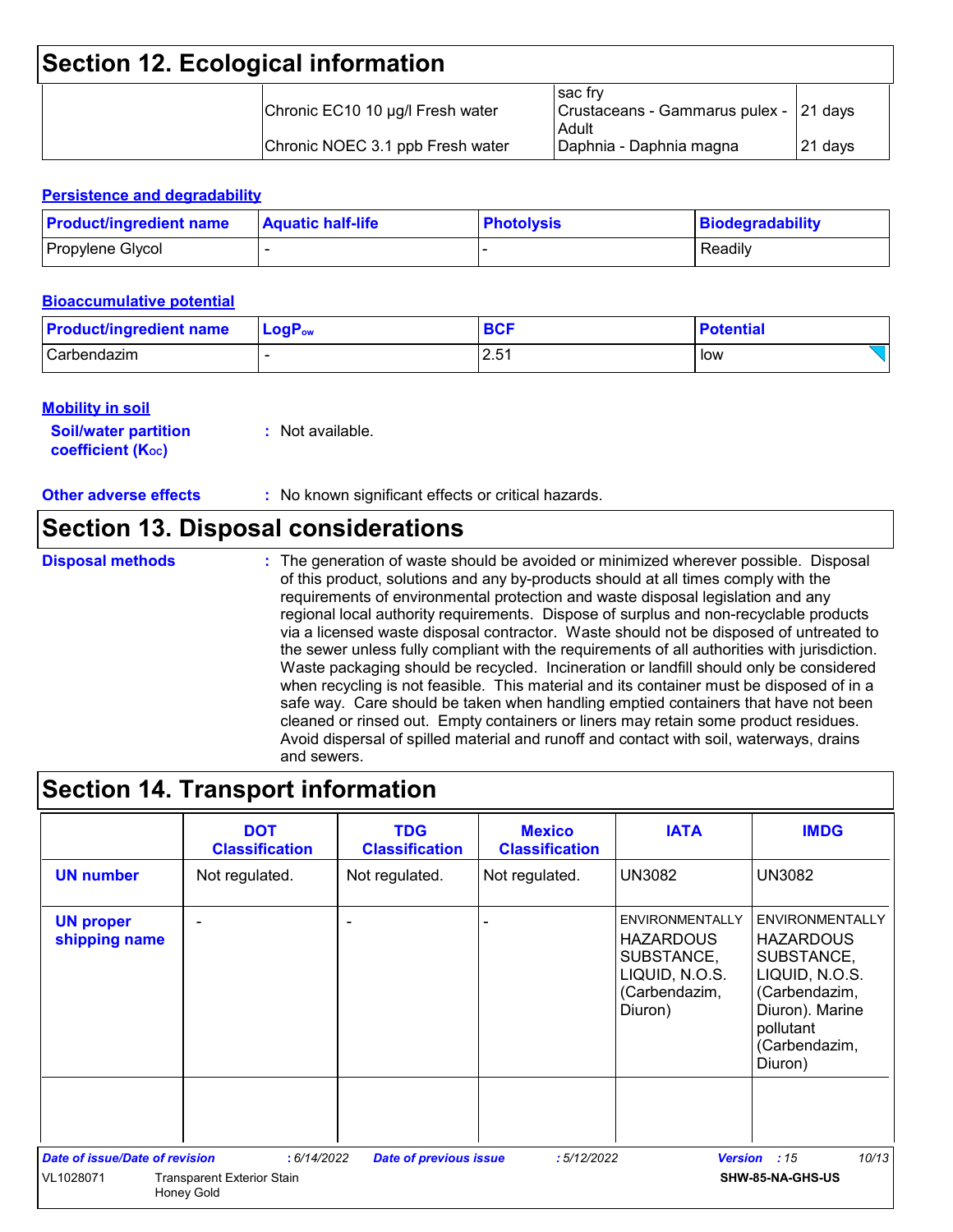| <b>Section 14. Transport information</b>                 |     |                  |                                                                |                  |                                                                                                                                                                                                                                                                                                                                                                                                                                                                                                                                                                                                                   |                                                                                                                                                                                                                                                                                    |
|----------------------------------------------------------|-----|------------------|----------------------------------------------------------------|------------------|-------------------------------------------------------------------------------------------------------------------------------------------------------------------------------------------------------------------------------------------------------------------------------------------------------------------------------------------------------------------------------------------------------------------------------------------------------------------------------------------------------------------------------------------------------------------------------------------------------------------|------------------------------------------------------------------------------------------------------------------------------------------------------------------------------------------------------------------------------------------------------------------------------------|
| <b>Transport</b><br>hazard class(es)                     |     |                  |                                                                |                  | 9<br>⊻                                                                                                                                                                                                                                                                                                                                                                                                                                                                                                                                                                                                            | 9                                                                                                                                                                                                                                                                                  |
| <b>Packing group</b>                                     |     |                  |                                                                |                  | $\ensuremath{\mathsf{III}}\xspace$                                                                                                                                                                                                                                                                                                                                                                                                                                                                                                                                                                                | III                                                                                                                                                                                                                                                                                |
| <b>Environmental</b><br>hazards                          | No. |                  | No.                                                            | No.              | Yes.                                                                                                                                                                                                                                                                                                                                                                                                                                                                                                                                                                                                              | Yes.                                                                                                                                                                                                                                                                               |
| <b>Additional</b><br><b>information</b>                  |     |                  | $\overline{a}$                                                 |                  | This product is<br>not regulated as<br>a dangerous<br>good when<br>transported in<br>sizes of ≤5 L or<br>≤5 kg, provided<br>the packagings<br>meet the general<br>provisions of<br>5.0.2.4.1<br>5.0.2.6.1.1 and<br>5.0.2.8.                                                                                                                                                                                                                                                                                                                                                                                       | This product is not<br>regulated as a<br>dangerous good<br>when transported<br>in sizes of $\leq 5$ L or<br>≤5 kg, provided<br>the packagings<br>meet the general<br>provisions of<br>4.1.1.1, 4.1.1.2<br>and 4.1.1.4 to<br>4.1.1.8.<br><b>Emergency</b><br>schedules F-A, S-<br>F |
| <b>Special precautions for user :</b>                    |     |                  | substances and on all actions in case of emergency situations. |                  | Multi-modal shipping descriptions are provided for informational purposes and do not<br>consider container sizes. The presence of a shipping description for a particular<br>mode of transport (sea, air, etc.), does not indicate that the product is packaged<br>suitably for that mode of transport. All packaging must be reviewed for suitability<br>prior to shipment, and compliance with the applicable regulations is the sole<br>responsibility of the person offering the product for transport. People loading and<br>unloading dangerous goods must be trained on all of the risks deriving from the |                                                                                                                                                                                                                                                                                    |
| <b>Transport in bulk according</b><br>to IMO instruments |     | : Not available. | <b>Proper shipping name</b>                                    | : Not available. |                                                                                                                                                                                                                                                                                                                                                                                                                                                                                                                                                                                                                   |                                                                                                                                                                                                                                                                                    |

## **Section 15. Regulatory information**

**TSCA 5(a)2 proposed significant new use rules**: 2-Methyl-4-isothiazolin-3-one; 5-Chloro-2-methylisothiazolinone

#### **SARA 313**

SARA 313 (40 CFR 372.45) supplier notification can be found on the Environmental Data Sheet.

#### **California Prop. 65**

WARNING: This product contains chemicals known to the State of California to cause cancer and birth defects or other reproductive harm.

| Date of issue/Date of revision |                                          | : 6/14/2022 | <b>Date of previous issue</b> | : 5/12/2022 | 11/13<br><b>Version</b> : 15 |
|--------------------------------|------------------------------------------|-------------|-------------------------------|-------------|------------------------------|
| VL1028071                      | Transparent Exterior Stain<br>Honey Gold |             |                               |             | SHW-85-NA-GHS-US             |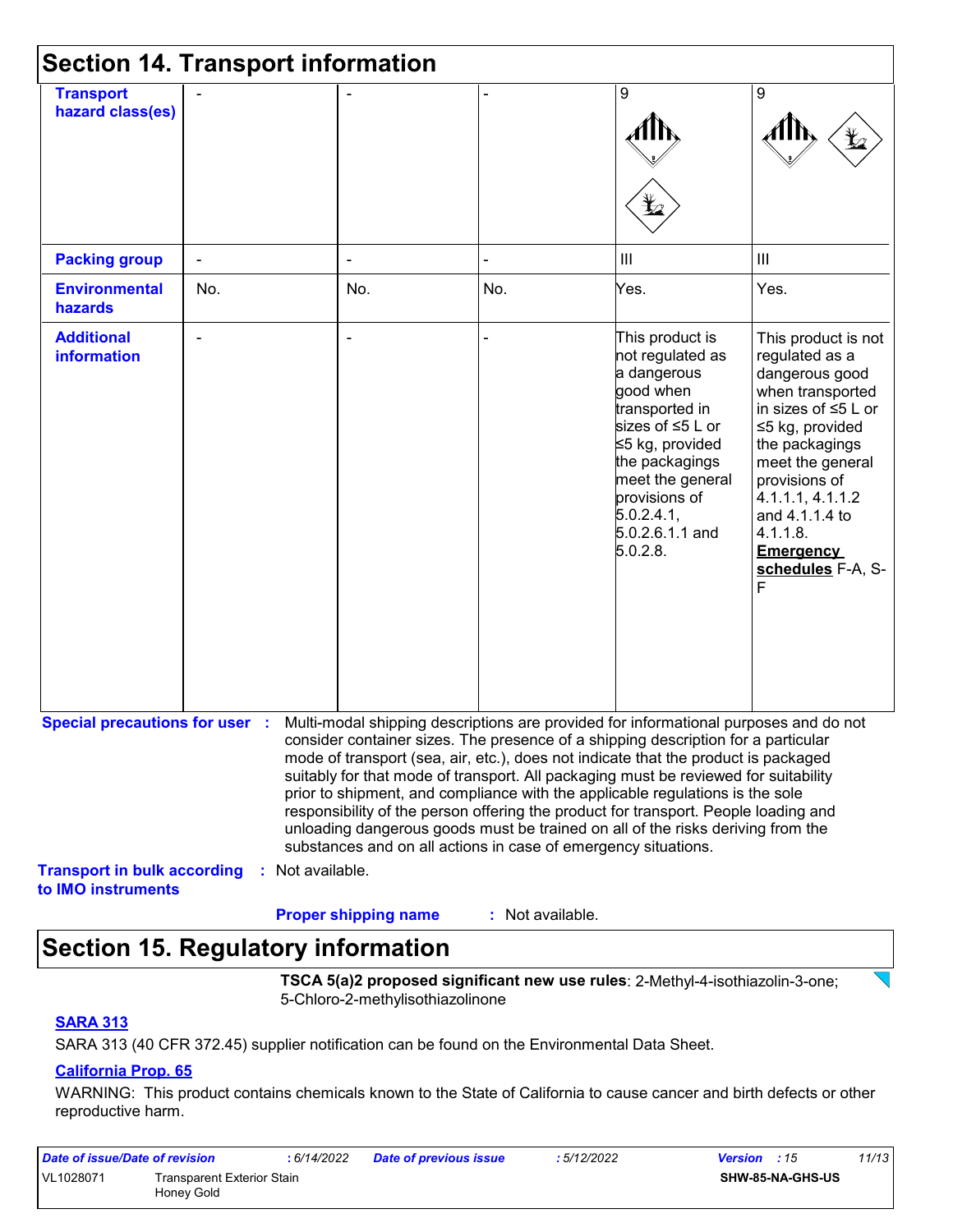## **Section 15. Regulatory information**

| <b>International regulations</b> |                                                              |
|----------------------------------|--------------------------------------------------------------|
| <b>International lists</b>       | : Australia inventory (AIIC): Not determined.                |
|                                  | China inventory (IECSC): Not determined.                     |
|                                  | Japan inventory (CSCL): Not determined.                      |
|                                  | Japan inventory (ISHL): Not determined.                      |
|                                  | Korea inventory (KECI): Not determined.                      |
|                                  | New Zealand Inventory of Chemicals (NZIoC): Not determined.  |
|                                  | Philippines inventory (PICCS): Not determined.               |
|                                  | Taiwan Chemical Substances Inventory (TCSI): Not determined. |
|                                  | Thailand inventory: Not determined.                          |
|                                  | Turkey inventory: Not determined.                            |
|                                  | Vietnam inventory: Not determined.                           |
|                                  |                                                              |

## **Section 16. Other information**

**Hazardous Material Information System (U.S.A.)**



**The customer is responsible for determining the PPE code for this material. For more information on HMIS® Personal Protective Equipment (PPE) codes, consult the HMIS® Implementation Manual.**

**Caution: HMIS® ratings are based on a 0-4 rating scale, with 0 representing minimal hazards or risks, and 4 representing significant hazards or risks. Although HMIS® ratings and the associated label are not required on SDSs or products leaving a facility under 29 CFR 1910.1200, the preparer may choose to provide them. HMIS® ratings are to be used with a fully implemented HMIS® program. HMIS® is a registered trademark and service mark of the American Coatings Association, Inc.**

**Procedure used to derive the classification**

|                                                                                                                                    | <b>Classification</b>                                                                                                                                                                                                                                                                                                                                                                                                                                                                                                                                                                                               | <b>Justification</b>                                           |
|------------------------------------------------------------------------------------------------------------------------------------|---------------------------------------------------------------------------------------------------------------------------------------------------------------------------------------------------------------------------------------------------------------------------------------------------------------------------------------------------------------------------------------------------------------------------------------------------------------------------------------------------------------------------------------------------------------------------------------------------------------------|----------------------------------------------------------------|
| <b>SKIN SENSITIZATION - Category 1</b><br><b>GERM CELL MUTAGENICITY - Category 1</b><br><b>TOXIC TO REPRODUCTION - Category 1B</b> |                                                                                                                                                                                                                                                                                                                                                                                                                                                                                                                                                                                                                     | Calculation method<br>Calculation method<br>Calculation method |
| <b>History</b>                                                                                                                     |                                                                                                                                                                                                                                                                                                                                                                                                                                                                                                                                                                                                                     |                                                                |
| Date of printing                                                                                                                   | $\div$ 6/14/2022                                                                                                                                                                                                                                                                                                                                                                                                                                                                                                                                                                                                    |                                                                |
| Date of issue/Date of<br>revision                                                                                                  | $\div$ 6/14/2022                                                                                                                                                                                                                                                                                                                                                                                                                                                                                                                                                                                                    |                                                                |
| Date of previous issue                                                                                                             | : 5/12/2022                                                                                                                                                                                                                                                                                                                                                                                                                                                                                                                                                                                                         |                                                                |
| <b>Version</b>                                                                                                                     | : 15                                                                                                                                                                                                                                                                                                                                                                                                                                                                                                                                                                                                                |                                                                |
| <b>Key to abbreviations</b>                                                                                                        | $:$ ATE = Acute Toxicity Estimate<br><b>BCF</b> = Bioconcentration Factor<br>GHS = Globally Harmonized System of Classification and Labelling of Chemicals<br>IATA = International Air Transport Association<br>IBC = Intermediate Bulk Container<br><b>IMDG = International Maritime Dangerous Goods</b><br>LogPow = logarithm of the octanol/water partition coefficient<br>MARPOL = International Convention for the Prevention of Pollution From Ships, 1973<br>as modified by the Protocol of 1978. ("Marpol" = marine pollution)<br>$N/A = Not available$<br>SGG = Segregation Group<br>$UN = United Nations$ |                                                                |

**Indicates information that has changed from previously issued version.**

| Date of issue/Date of revision                        |  | : 6/14/2022 | <b>Date of previous issue</b> | : 5/12/2022 | <b>Version</b> : 15 |                  | 12/13 |
|-------------------------------------------------------|--|-------------|-------------------------------|-------------|---------------------|------------------|-------|
| VL1028071<br>Transparent Exterior Stain<br>Honey Gold |  |             |                               |             |                     | SHW-85-NA-GHS-US |       |